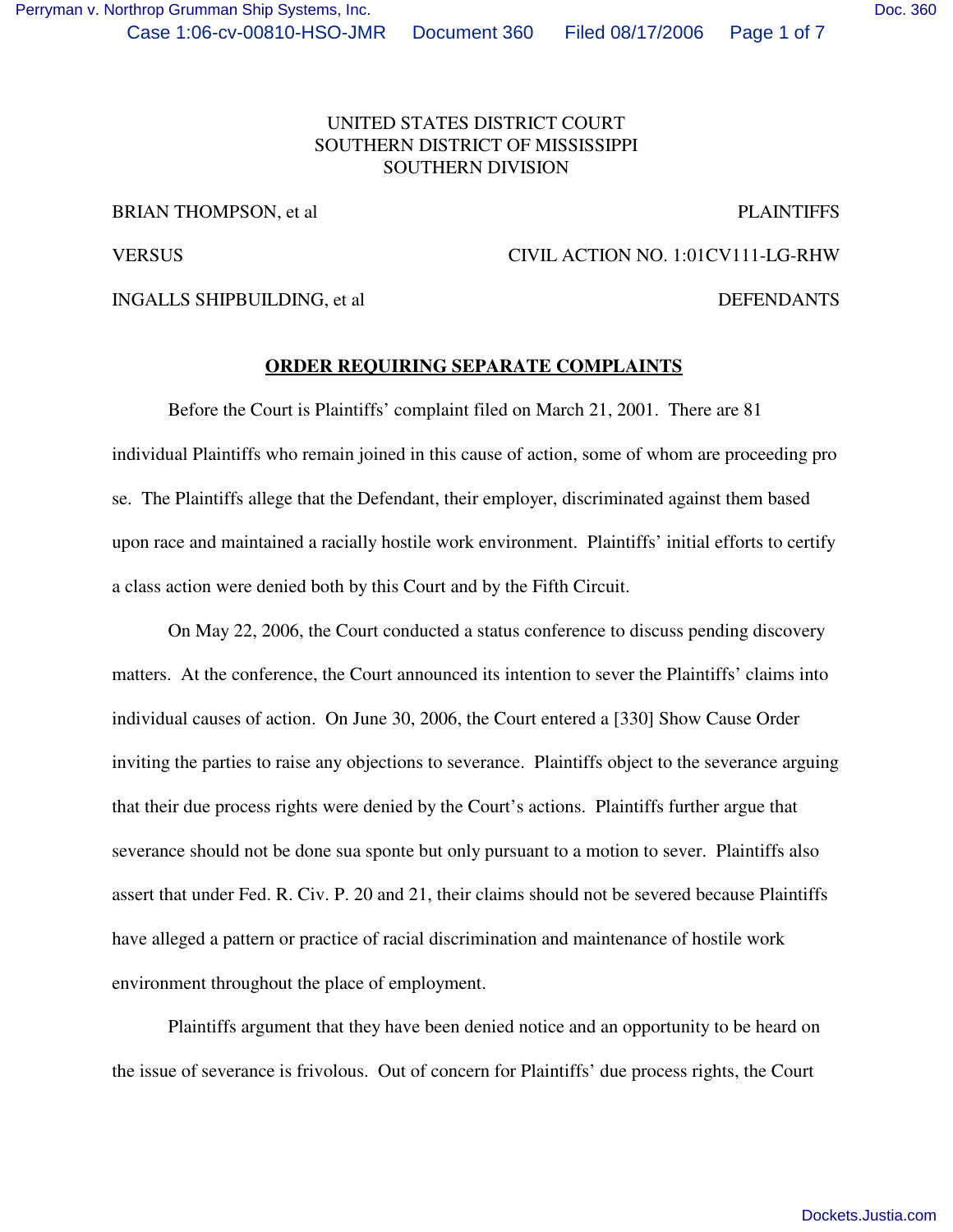entered the Show Cause Order precisely to afford Plaintiffs notice and an opportunity to be heard. Moreover, the Court does not agree with Plaintiffs' assertion that an order of severance may be entered only pursuant to a motion to sever. Nevertheless, Defendant has remedied this alleged technical deficiency by filing a motion to sever in conjunction with its response to Plaintiffs' objections to severance.

Turning now to the substance of Rule 20 and 21 analysis, the Court finds that the Plaintiffs' claims should be severed. Generally, permissive joinder of plaintiffs under Fed. R. Civ. P. 20 is at the option of the plaintiffs, assuming that they meet the requirements set forth in Rule 20. *Applewhite v. Reichhold Chemicals*, 67 F.3d 571, 574 (5 th Cir. 1995). Under Rules 20 and 21, the district court has the discretion to sever an action if it is misjoined or might otherwise cause delay or prejudice. *Id.* The central purpose of Rule 20 is to promote trial convenience and expedite the resolution of disputes, thereby eliminating unnecessary lawsuits. *Alexander v. Fulton County*, 207 F.3d 1303, 1322 (11<sup>th</sup> Cir. 2000)(en banc). The Supreme Court has instructed lower courts to employ a liberal approach to permissive joinder of claims and parties in the interest of judicial economy. *See United Mine Workers v. Gibbs*, 383 U.S. 715, 724 (1966).

A party seeking joinder of claimants under Rule 20 must establish (1) a right to relief arising out of the same transaction or occurrence, or series of transactions or occurrences, and (2) some question of law or fact common to all persons seeking to be joined. *See* Fed. R. Civ. P. 20(a). The Court may consider the following factors when deciding whether claims should be severed pursuant to Rule 21: (1) whether the claims arise out of the same transaction or occurrence; (2) whether the claims present some common questions of law or fact; (3) whether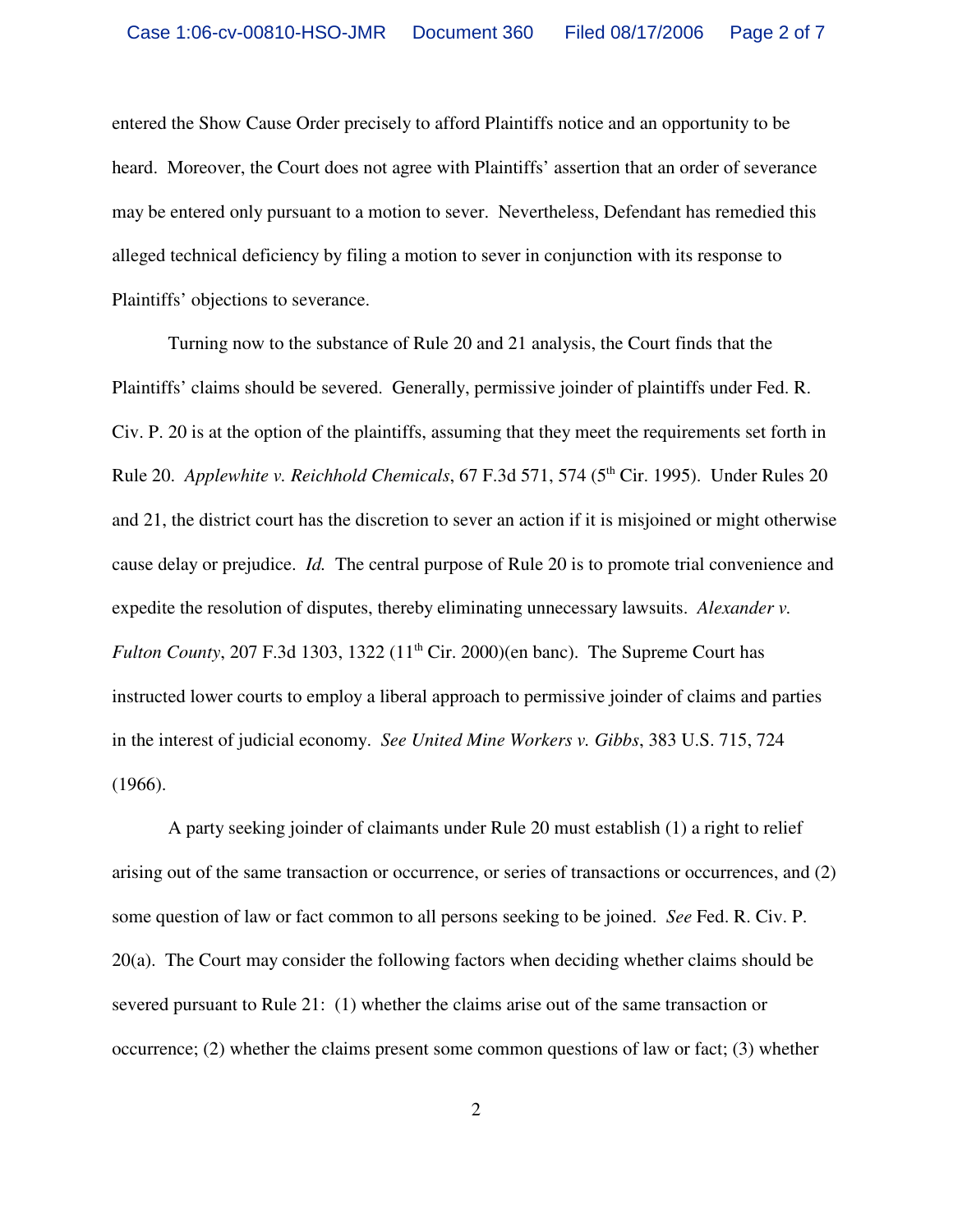settlement of the claims or judicial economy would be facilitated; (4) whether prejudice would be avoided if severance were granted; and (5) whether different witnesses and documentary proof are required for separate claims. *See Morris v. Northrop Grumman Corp.*, 37 F.Supp.2d 556, 580 (S.D. N.Y. 1999).

In the context of employment discrimination, courts generally have shown a favorable disposition to permissive joinder of plaintiffs' claims. *See Alexander*, 207 F.3d at 1322; *Mosley v. Gen'l Motors Corp.*, 497 F.2d 1330, 1334 (8<sup>th</sup> Cir. 1974). In *Mosley*, for example, the Eighth Circuit held that the district court abused its discretion when it severed the joined actions of ten plaintiffs alleging race-based employment discrimination. 497 F.2d 1330. On the other hand, joinder has been denied in cases where the prejudicial effects of other witnesses' alleged discriminatory experiences outweigh their probative value where, for example, the alleged discrimination occurs during different time periods, involves different supervisors making the challenged decisions, or the alleged discrimination happens at geographically removed places. *See Alexander*, 207 F.3d at 1324 (citing cases where joinder has been denied).

On February 28, 2002, this Court found that individual questions predominated over common questions and denied Plaintiffs' attempt to certify class. As stated by the Fifth Circuit in *Allison v. Citgo Petroleum Corp.*, "[t]he recovery of compensatory and punitive damages in Title VII cases requires individualized and independent proof of injury to, and a means by which discrimination was inflicted upon, each class member." 151 F.3d 402, 419 (5<sup>th</sup> Cir. 1998). Although Plaintiffs argue that there is an overall pattern and practice of discrimination at the shipyard, allegations of pattern and practice do not state an independent cause of action. *Celestine v. Petroleos de Venezuella SA*, 266 F.3d 343, 355 (5 th Cir. 2001). At the heart of each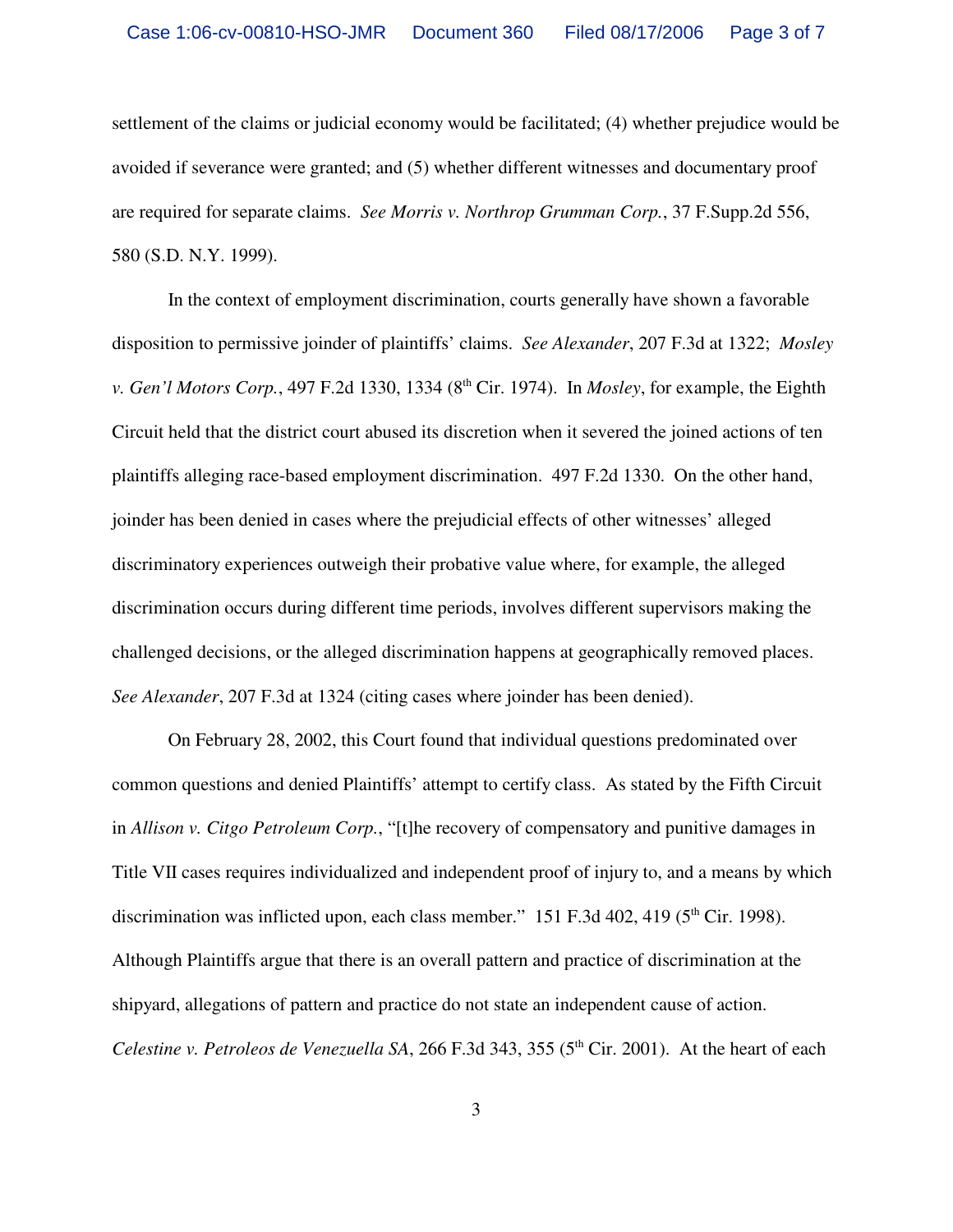Plaintiff's claims, are individualized allegations of discrimination in the workplace, such as denied promotions or less desirable work assignments. *See Brown v. Worthington Steel, Inc.*, 211 F.R.D. 320, 324-25 (D.C. Ohio 2002) (finding joinder improper where plaintiffs alleged race-based discrimination when denied promotions); *Bailey v. Northern Trust Co.*, 196 F.R.D. 513, 516 (N.D. Ill. 2000); *Smith v. North American Rockwell Corp.*, 50 F.R.D. 515, 522-23 (N.D. Okla. 1970) (finding joinder improper despite plaintiffs' allegations of company-wide discriminatory practices).

Defendant has presented evidence to demonstrate that the shipyard is a vast facility, occupying 789 acres, and spanning several different locations. The Plaintiffs in this lawsuit work in more than 20 different departments, sought promotions or challenge promotion decisions in different physical locations in the shipyard, and challenge promotion decisions made by numerous different decision-makers. Furthermore, the Plaintiffs' experiences of discrimination and/or a hostile work environment, as recounted in their discovery responses and depositions, vary greatly from individual to individual. The very determination of whether an individual was subjected to a hostile work environment contains a subjective, as well as an objective, element. *See Faragher v. City of Boca Raton*, 524 U.S. 775, 787 (1998).

The Court has been involved in numerous discovery disputes that have erupted periodically during this litigation. These discovery disputes often have centered on the particularized proof that will be necessary for individual Plaintiffs to prove their allegations of discrimination. The Court finds that each Plaintiff has a highly individualized claim of racebased discrimination, certainly with respect to matters such as denied promotions, and that each Plaintiff's claims for damages will be highly individualized as well. Given the separate and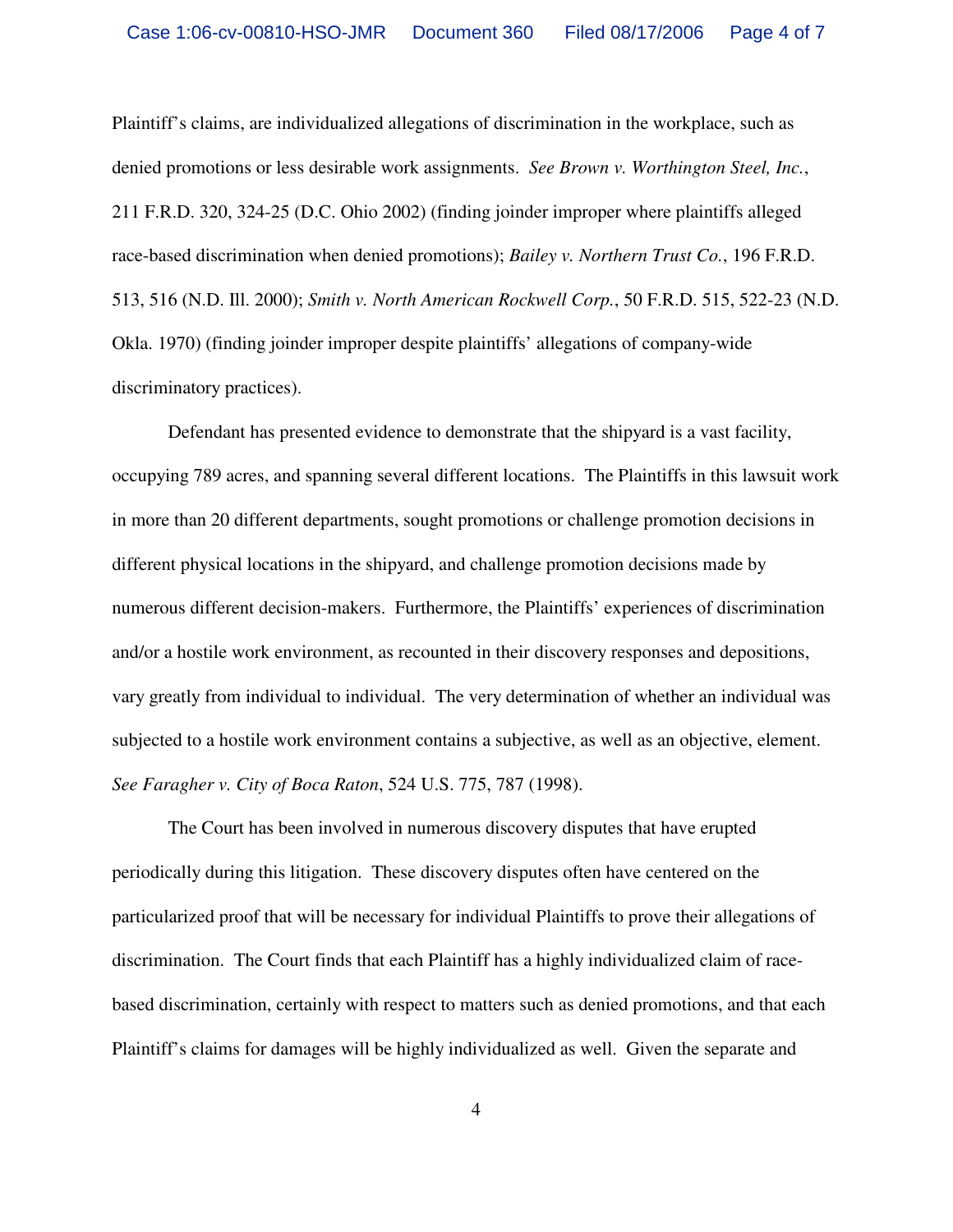distinct claims of discrimination and the individualized proof necessary to support each claim, the Court finds that joining the Plaintiffs is more likely to confuse the jury and that severance would avoid undue prejudice. *See Coleman v. Quaker Oats Co.*, 232 F.3d 1271, 1296-97 (9 th Cir. 2000); *Delce v. Amtrak and Resco Holdings, Inc.*, 180 F.R.D. 316, 319 (E.D. Tex. 1998); *Henderson v. AT&T Corp.*, 918 F.Supp. 1059, 1062 (S.D. Tex. 1996). Most, if not all, of the central claims of discrimination will require different witnesses and documentary proof. Although severing the claims will result in a greater number of trials, severance will allow the Court to better manage and resolve the individual claims of Plaintiffs.

In order to manage these cases in an effective and economical manner, the Court finds that the claims of the individual Plaintiffs should be severed into separate causes of action, each requiring a separate complaint. The Court will direct the clerk of the court to assign a separate case number for each of the Plaintiffs still remaining in the lawsuit and will require each Plaintiff to file a separate complaint setting forth specific factual allegations in support of his or her claim.

IT IS THEREFORE ORDERED AND ADJUDGED that Defendant's Motion to Sever is GRANTED:

- (1) All Plaintiffs' claims in civil action no. 1:01cv111-LG-RHW shall be severed into individual actions, one for each named Plaintiff.
- (2) The Clerk shall copy the pleadings and exhibits from 1:01cv111-LG-RHW, which shall then be included as part of the record for each severed case. Exhibits to filings are part of the record but may not be accessible electronically. All pleadings and exhibits filed prior to the entry of this Order of severance shall be maintained in the closed court file for the case of *Thompson, et al v. Ingalls*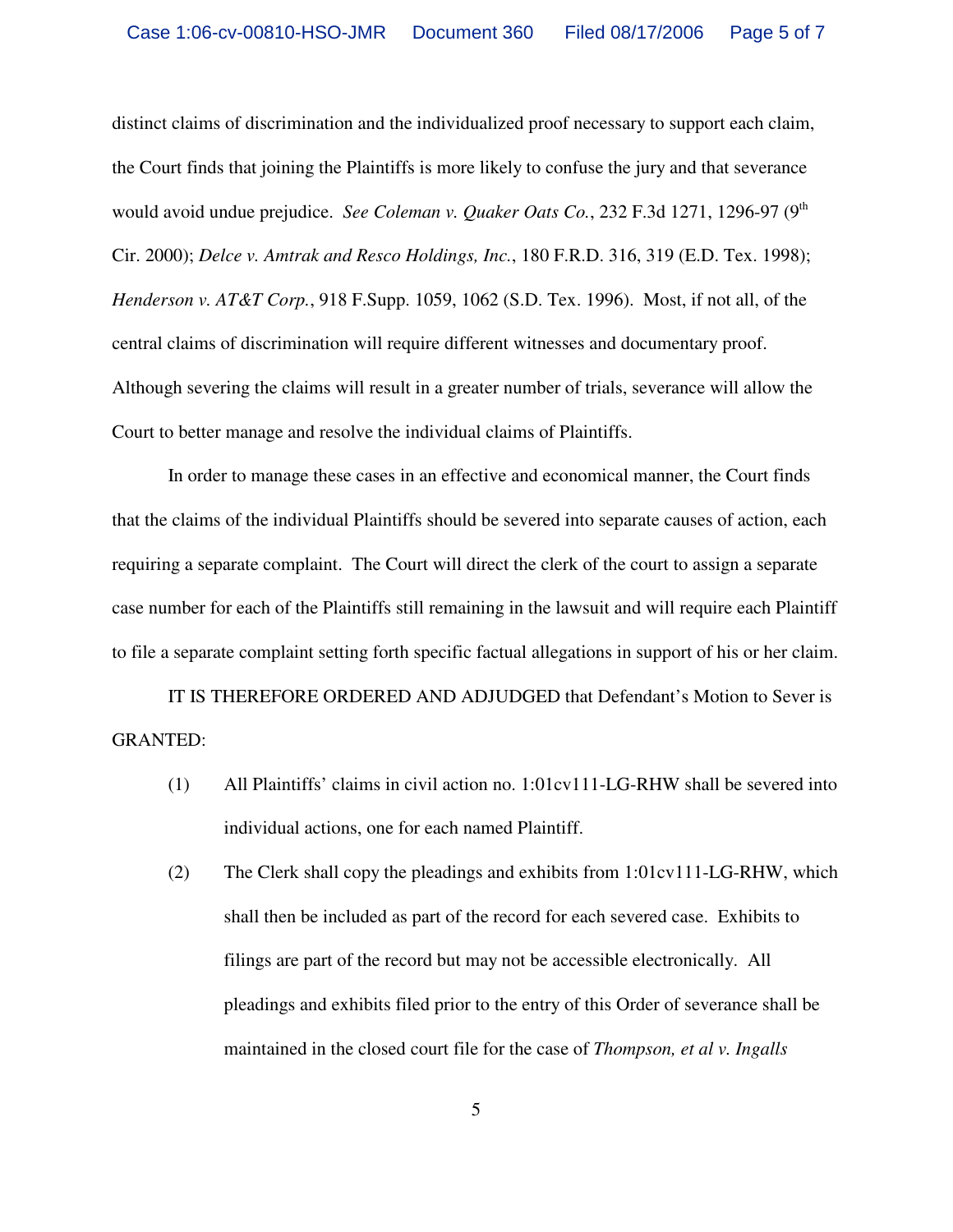*Shipbuilding, et al*, 1:01cv111. Each of the previous filings will be deemed filed in the new cases as of the dates shown on the docket sheet for civil action no. 1:01cv111.

- (3) The Clerk shall assign individual civil action numbers to each of the severed cases.
- (4) Pending motions in the captioned cause are terminated by this order and shall be resubmitted as necessary, in each new case.
- (5) Within thirty (30) days of this Order, each Plaintiff shall file a separate complaint setting forth specific factual allegations regarding his or her claims of discrimination; however, the Plaintiffs will not be required to pay any additional filing fees.
- (6) The current case shall be closed upon the individual cases being severed and replaced by the new filings.
- (7) All pre-discovery disclosure of case information or other cooperative discovery devices provided for by the Uniform Local Rules of the United States District Courts of Mississippi 26.1(A) and Federal Rules of Civil Procedure  $26(a)(1)$ which have not been previously furnished by the parties shall be disclosed pursuant to said rules. The newly-assigned case number shall be placed upon the present complaint and other documents, and they shall serve as the original documents in each severed action. In the event that the court finds that common questions of law or fact exist in separate cases, the court may then order that those cases be consolidated as provided in Fed. R. Civ. P. 42(a).

6